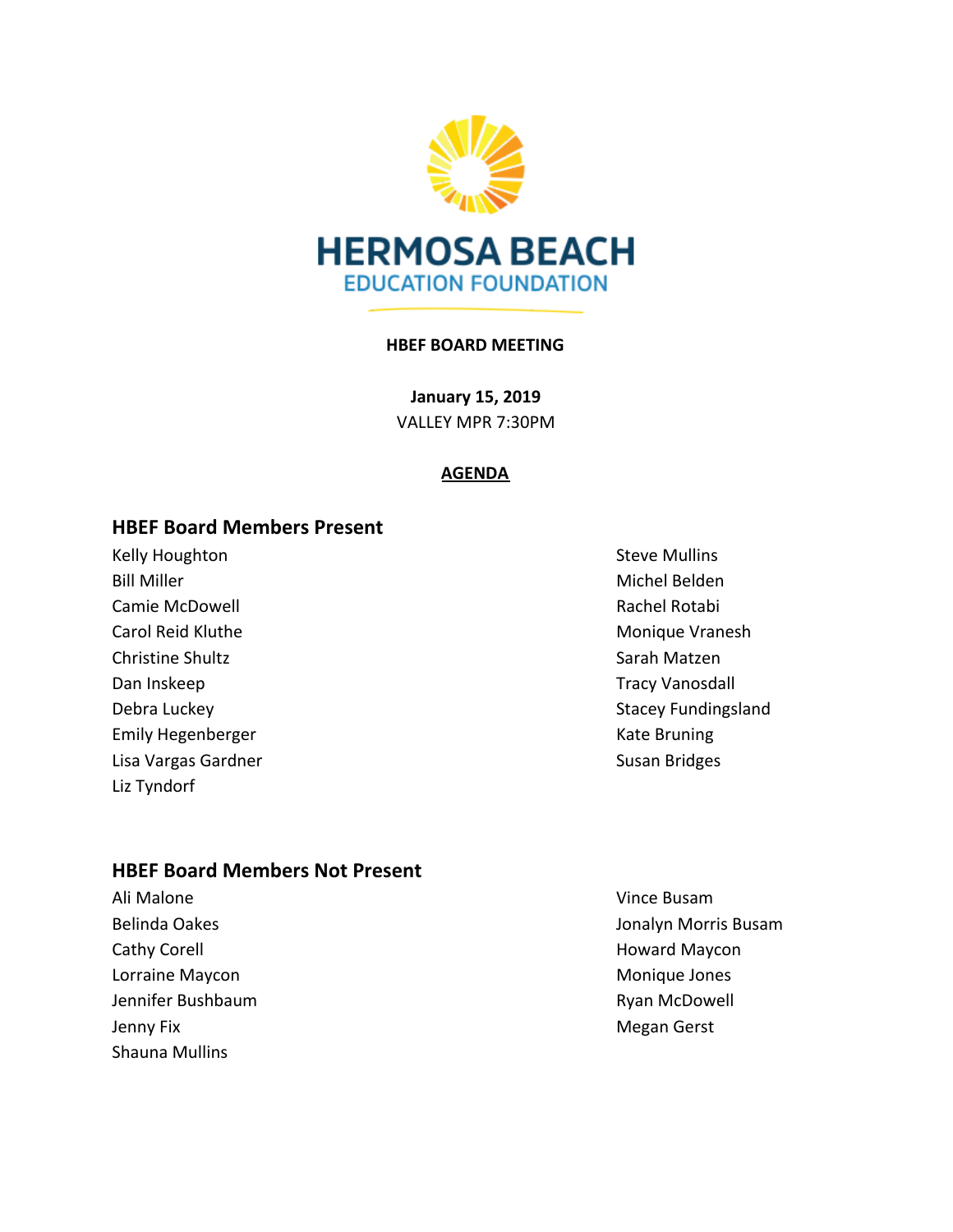# **Call to Order - 7:35PM**

### **HVPTO Check Presentation**

● Lazy Acres donated \$3000 from Store Opening Event in October 2018 to HVPTO

### **HBEF Reports**

- Approval of November 13, 2018 Minutes
	- Motion by Dan Inskeep
	- Seconded by Bill Miller
	- Approved via voice vote, no opposing votes

### **HBEF Executive Board Reports**

President Carol Reid Kluthe

- Skechers 1413 registered walkers
	- More walkers than enrolled students
	- Donation will be announced in March 2019
- Santa Photos at Gum Tree
	- \$10,480 raised for HBEF
- Moms Night Out
	- 240 tickets sold out in 59 minutes a new record!
	- Used new online event platform which will also be used for Hearts of Hermosa
- Hearts of Hermosa
	- March 23, 2019
	- Tickets sales start on February 14 including hat with a new logo designed by Hermosa family (Caps Brand)
	- Auction donation packets available for HBEF board
		- Silent auction, teacher parties, family/event parties
		- No Live Auction this year

Operations **Kelly Houghton** 

● New contract with GiveSmart for processing auction items

Secretary Tracy Vanosdall

● No items to discuss

Annual Giving Camie McDowell & Kate Bruning

● Grandparents Club and Giving Week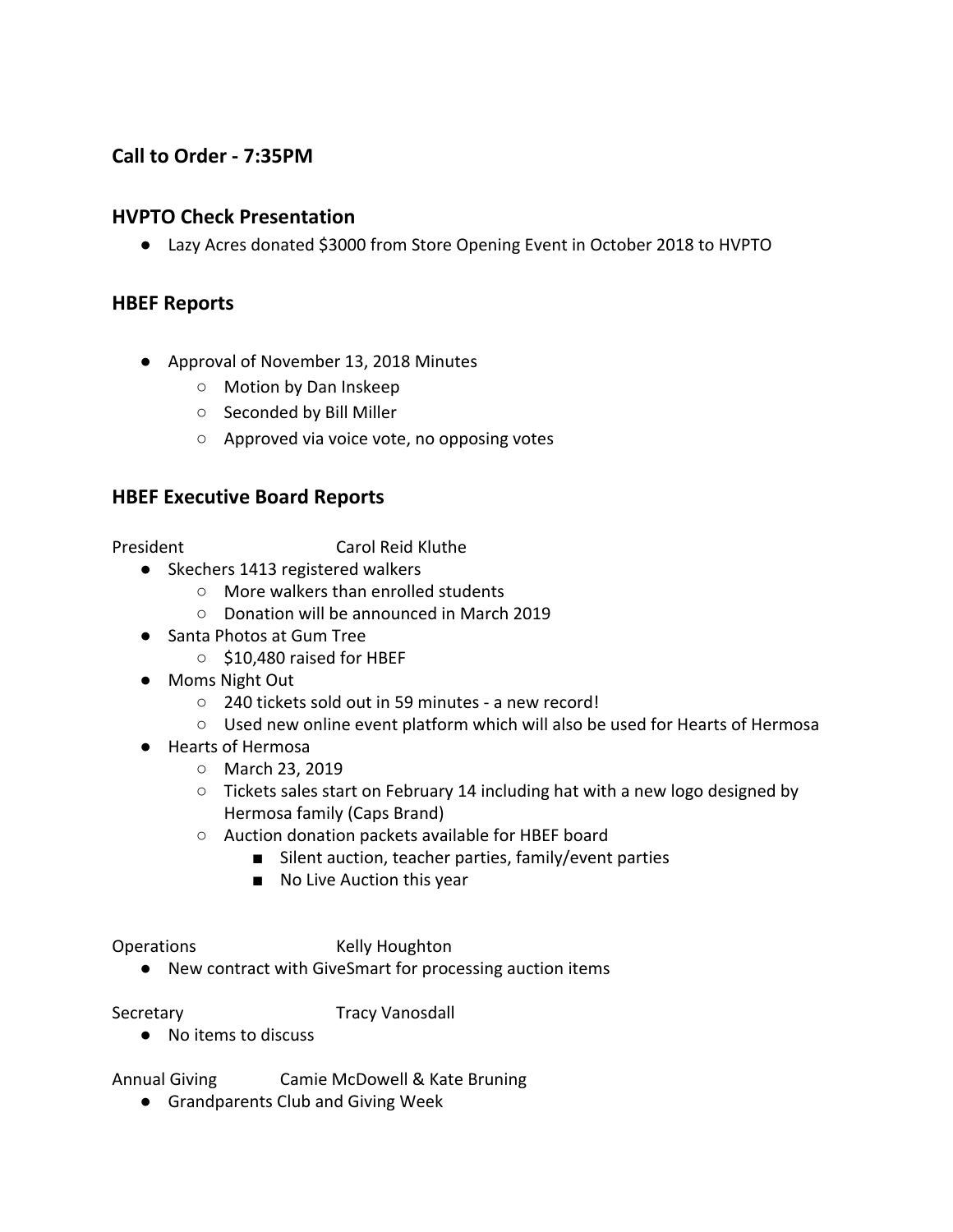- Stephanie and Peter Nolan Foundation matched up to \$25,000 and just over \$25,000 was raised - total \$50,000
- Grandparents Club about \$9,000 raised to date
- Spring Annual Giving Campaign starts in April & May

Sponsorships Sarah Matzen & Megan Gerst

- Commitments to date \$114,000
- Chevron and Stephanie and Peter Nolan Foundation increased donations from prior year
- Brighter Benefit Card almost 200 families 18 retailers

Treasurer Dan Inskeep

- Hermosa Friends Foundation gave a grant of \$1,000 to HBEF
- Financial results through Jan 11, 2019
	- Continue to bring forward donations compared to prior year
	- Expenses are a little ahead of prior year
		- HOH auction vendor and fall cocktail party

### CIO/Endowment Bill Miller

- December financial markets were rough, decline 20%
- Markets stabilized and up 8%
- Year endowment down 4%
- No need to change asset allocation

Marketing Stacey Fundingsland

- Working on marketing strategy for Hearts of Hermosa
- Thrive newsletter went out today

### Public Relations Jonalyn Morris Busam

● Not in attendance

Events Debra Luckey

● Moms Night Out is Jan 30

# **HBEF General Board Reports**

### Grants Rachel Rotabi

- Community outreach continues
- Hermosa Five-O senior outreach
- Working on real estate strategy with Steve Mullins
	- Top 8 agents generated \$200M and only 2 are sponsors of HBEF
		- Lots of opportunity for growth in donations
		- Consider adding developers and who act as agents as well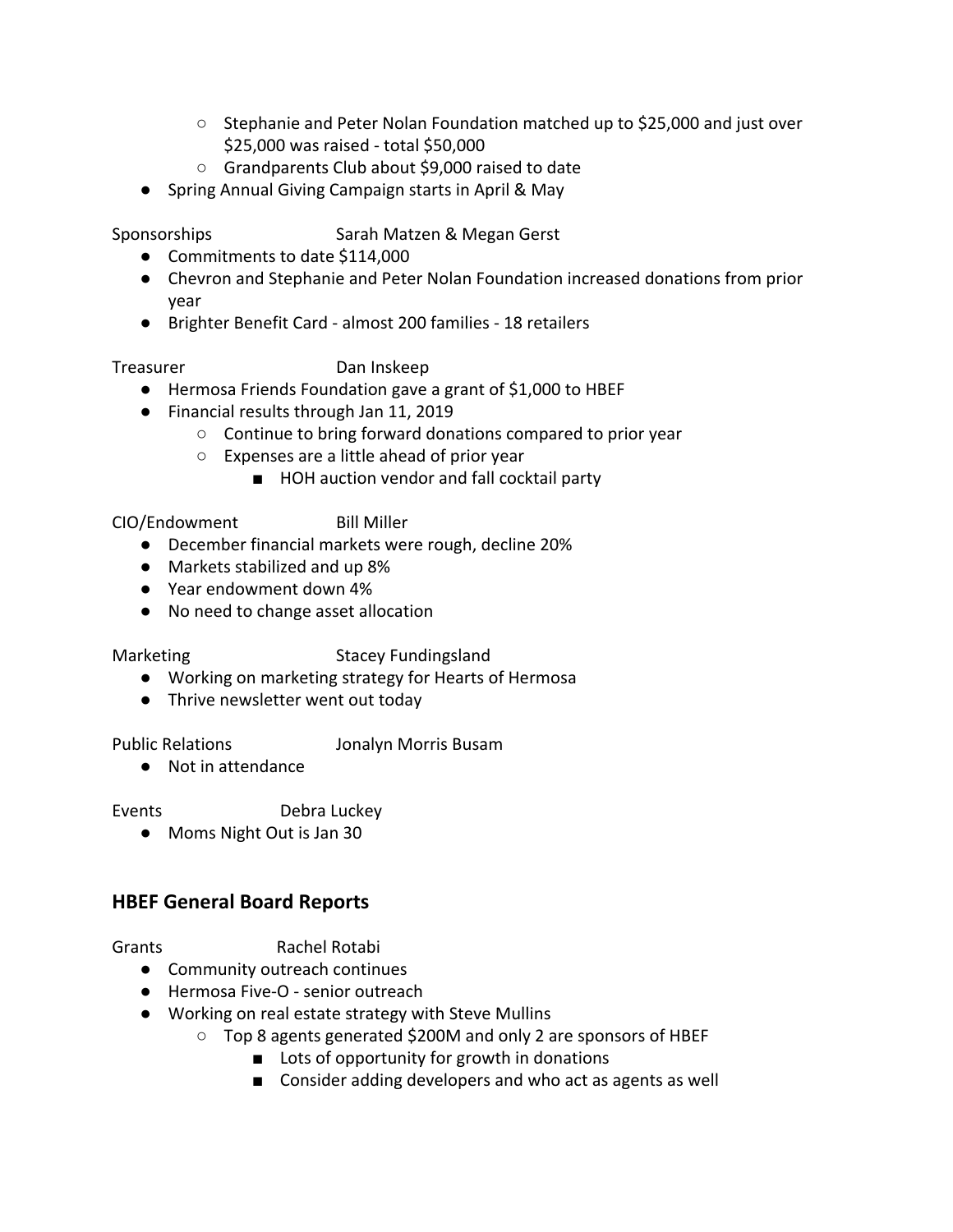Matching Tracy Vanosdall

- \$40,000 raised to date
- \$6,000 pending payment
- Trend that matching donations are coming in earlier in the fiscal year

### **HBEF Board Action**

None

# **HBEF Completed Activities**

Grandparents Club - November Giving Week - November 26-30 Santa Photos - Sunday November 25 & December 2

## **HBEF Upcoming Events**

Moms Night Out - Wednesday January 30, 2019 Hearts of Hermosa - Saturday March 23, 2019

## **HVPTO Reports**

- Book Fair raised approx \$2,500
- Fish Shop Yumraiser tomorrow 1/16/19 10% back to HVPTO
- Upcoming events
	- Community Service Book Drive
	- Read Across America
- Special Projects Granted
	- \$500 cross country uniforms
	- Spelling City for 5th grade \$400
	- Recess equipment for Kindergarten \$600
	- Reading program online for Kindergarten
	- \$7000 budget open for grants March 1 deadline for applications
- Installed skateboard and scooter towers to lock up equipment
- Expanding lunch clubs at Valley \$1000 additional stipend
- Make A Wish Foundation donation \$500
- Need chairs
	- Field Day
	- Father Daughter Dance
	- Spring Book Fair at View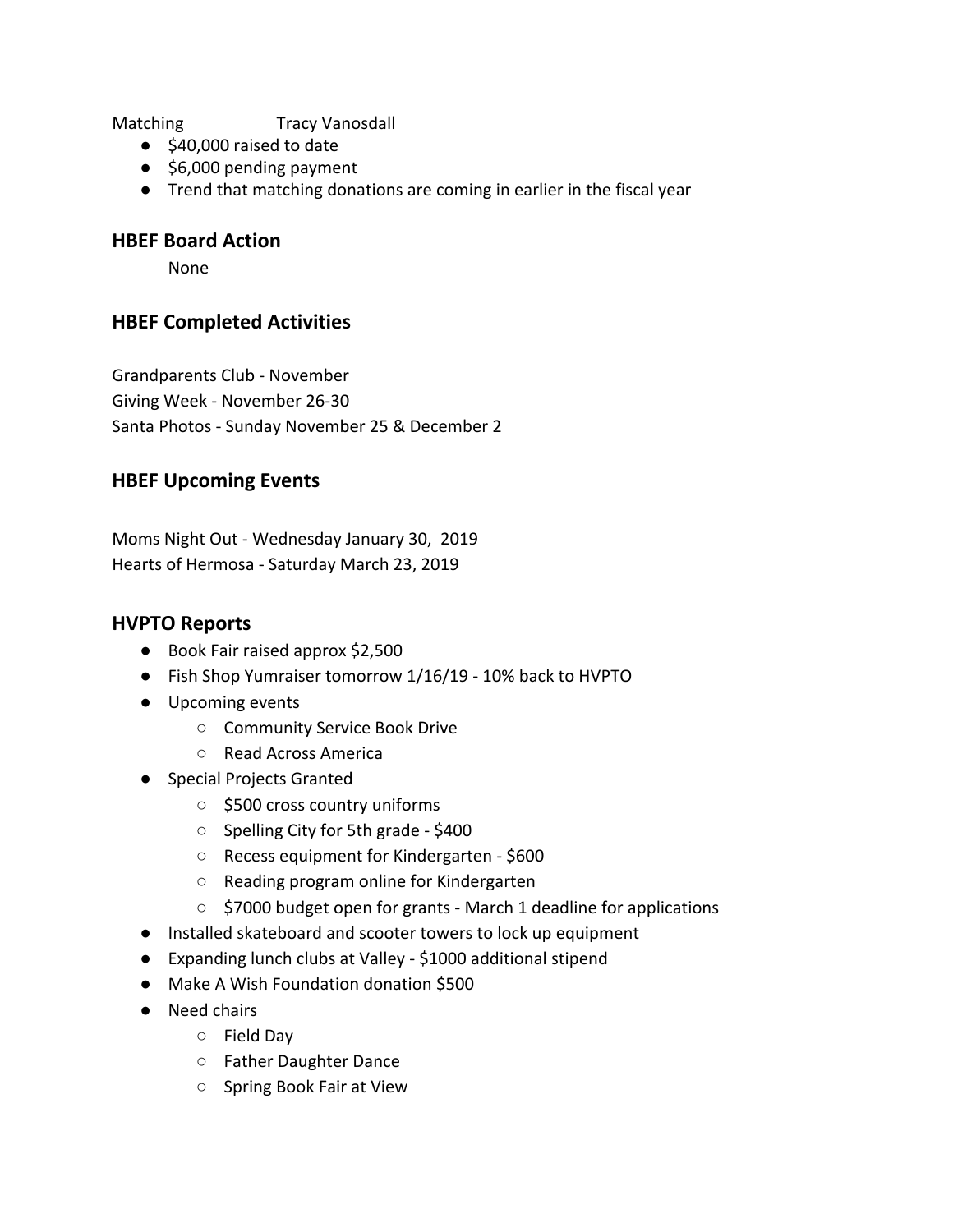# **Other Reports**

School Board Representative – Jennifer Cole

- Certified the EIR for North School last week
	- 30 day appeal window open
- Thank you to everyone who was able to attend the meeting and provide support
- District updated their website
- New School Board members were instated
- Transformation Team (12 district employees including 6 teachers) went to Encinitas to see their schools and see how our district may want to model some of their programs/processes
- Two more empathy book clubs upcoming

Superintendent – Pat Escalante

● Not in attendance but thank you for attending the school board meeting last week

View and Valley Principals – Sylvia Gluck, Kim Taylor and Amy Rockwell

- Kinder Round Up Feb 6 at 5pm
	- Registration on March 1
	- Extended Day registration later
	- $\circ$  TK parents don't have to register just fill out a form saying AM or PM kinder choice
- Lunch clubs up and running and very popular
- Third grade state testing
- Valley received a Start With Hello award
	- Will present at flag ceremony in February
- Catalina outdoor education next week
- 6th grade outdoor education new location and three day trip
- Beach cities health district mind up full day seminars upcoming
- Piloted a program called Thrively
	- Strengths profile
- Garden project grew pineapples
- Caitlin Fuller, art teacher, won an Arts for LA fellowship
- Lunch clubs are also well received
- Valley coffee talk upcoming

View and Valley Teacher Representatives – Gia Busse, David Hart, Tammy Heath

- Middle School Teachers thank HVPTO and Middle School Fund donors for holiday gifts
- Middle School Sports have started
- Ms Sharp won a summer school grant from Northrop Grumman